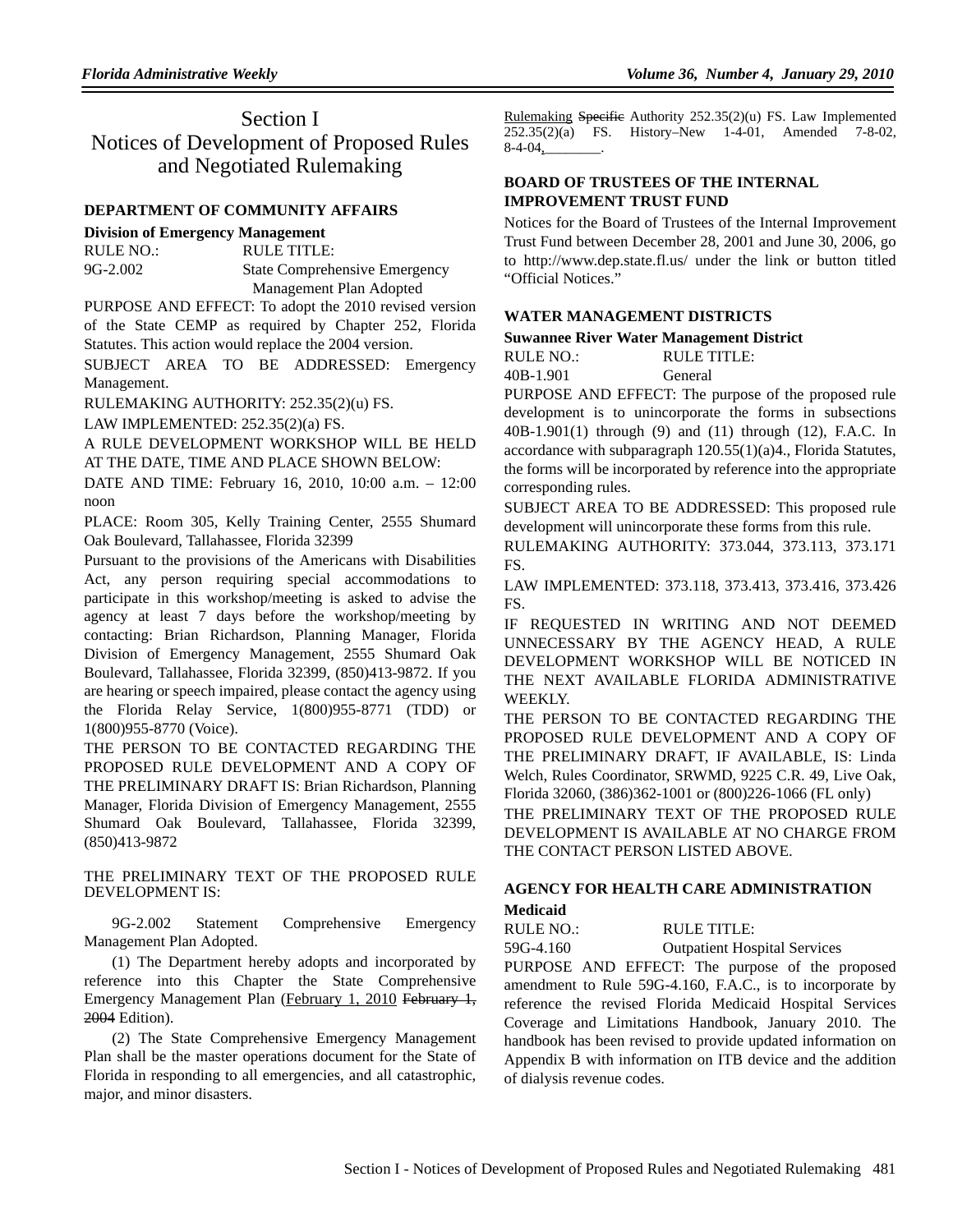SUBJECT AREA TO BE ADDRESSED: Outpatient Hospital Services.

RULEMAKING AUTHORITY: 409.919 FS.

LAW IMPLEMENTED: 409.905, 409.908, 409.9081 FS.

IF REQUESTED IN WRITING AND NOT DEEMED UNNECESSARY BY THE AGENCY HEAD, A RULE DEVELOPMENT WORKSHOP WILL BE HELD AT THE DATE, TIME AND PLACE SHOWN BELOW:

DATE AND TIME: Wednesday, February 24, 2010, 9:00 a.m.  $-11:00$  a.m.

PLACE: Agency for Health Care Administration, 2727 Mahan Drive, Building 3, Conference Room C, Tallahassee, Florida 32308-5407

Pursuant to the provisions of the Americans with Disabilities Act, any person requiring special accommodations to participate in this workshop/meeting is asked to advise the agency at least 48 hours before the workshop/meeting by contacting: Princilla Jefferson at the Bureau of Medicaid Services, (850)922-7724. If you are hearing or speech impaired, please contact the agency using the Florida Relay Service, 1(800)955-8771 (TDD) or 1(800)955-8770 (Voice).

THE PERSON TO BE CONTACTED REGARDING THE PROPOSED RULE DEVELOPMENT AND A COPY OF THE PRELIMINARY DRAFT IS: Princilla Jefferson, Medicaid Services, 2727 Mahan Drive, Mail Stop 20, Tallahassee, Florida 32308-5407, telephone: (850)922-7724, e-mail: jeffersp@ahca.myflorida.com

THE PRELIMINARY TEXT OF THE PROPOSED RULE DEVELOPMENT IS:

59G-4.160 Outpatient Hospital Services.

(1) No change.

(2) All hospital providers enrolled in the Medicaid program must comply with the provisions of the Florida Medicaid Hospital Services Coverage and Limitations Handbook, January 2010 June 2005, incorporated by reference, and the Florida Medicaid Provider Reimbursement Handbook, UB-04 incorporated by reference in Rule 59G-4.003, F.A.C. Both handbooks are available from the Medicaid fiscal agent's Web Portal at http://mymedicaid-florida.com. Click on Public Information for Providers, then on Provider Support, and then on Provider Handbooks. Paper copies of the handbooks may be obtained by calling the Provider Contact Center at (800)289-7799 and selecting Option 7.

Rulemaking Specific Authority 409.919 FS. Law Implemented 409.905, 409.908, 409.9081 FS. History–New 1-1-77, Revised 12-7-78, 1-18-82, Amended 7-1-83, 7-16-84, 7-1-85, 10-31-85, Formerly 10C-7.40, Amended 9-16-86, 2-28-89, 5-21-91, 5-13-92, 7-12-92, 1-5-93, 6-30-93, 7-20-93, 12-21-93, Formerly 10C-7.040, Amended 6-13-94, 12-27-94, 2-21-95, 9-11-95, 11-12-95, 2-20-96, 10-27-98, 5-12-99, 10-18-99, 3-22-01, 8-12-01, 2-25-03, 8-14-03, 11-28-04, 8-18-05, 1-10-06, 4-16-06, 2-25-09,

### **DEPARTMENT OF BUSINESS AND PROFESSIONAL REGULATION**

RULE NO.: RULE TITLE:

61-5.005 License Renewal Fee Waivers

PURPOSE AND EFFECT: The purpose of the rule amendment is to alter the list of professions subject to a renewal fee waiver for the next renewal licensure cycle.

SUBJECT AREA TO BE ADDRESSED: The proposed rule amendment will address renewal fee waivers.

RULEMAKING AUTHORITY: 455.219 FS.

LAW IMPLEMENTED: 455.219 FS.

IF REQUESTED IN WRITING AND NOT DEEMED UNNECESSARY BY THE AGENCY HEAD, A RULE DEVELOPMENT WORKSHOP WILL BE NOTICED IN THE NEXT AVAILABLE FLORIDA ADMINISTRATIVE WEEKLY.

THE PERSON TO BE CONTACTED REGARDING THE PROPOSED RULE DEVELOPMENT AND A COPY OF THE PRELIMINARY DRAFT, IF AVAILABLE, IS: Richard Morrison, Executive Director, Department of Business and Professional Regulation, 1940 North Monroe Street, Tallahassee, Florida 32399, (850)922-0336

THE PRELIMINARY TEXT OF THE PROPOSED RULE DEVELOPMENT IS NOT AVAILABLE.

### **DEPARTMENT OF ENVIRONMENTAL PROTECTION**

Notices for the Department of Environmental Protection between December 28, 2001 and June 30, 2006, go to http://www.dep.state.fl.us/ under the link or button titled "Official Notices."

#### **DEPARTMENT OF ENVIRONMENTAL PROTECTION**

**Division of Beaches and Coastal Systems**

| <b>RULE NOS.:</b> | <b>RULE TITLES:</b>                      |  |
|-------------------|------------------------------------------|--|
| 62B-33.002        | Definitions                              |  |
| 62B-33.004        | <b>Exemptions from Permit</b>            |  |
|                   | Requirements                             |  |
| 62B-33.005        | General Criteria                         |  |
| 62B-33.007        | <b>Structural and Other Requirements</b> |  |
|                   | Necessary for Permit Approval            |  |
| 62B-33.008        | <b>Permit Application Requirements</b>   |  |
|                   | and Procedures                           |  |
| 62B-33.0081       | <b>Survey Requirements</b>               |  |
| 62B-33.0085       | <b>Permit Fees</b>                       |  |
| 62B-33.013        | Permit Modifications, Time               |  |
|                   | Extensions, and Renewals                 |  |
| 62B-33.0155       | <b>General Permit Conditions</b>         |  |
| 62B-33.024        | Thirty-Year Erosion Projection           |  |
|                   | Procedures                               |  |
|                   |                                          |  |

PURPOSE AND EFFECT: The proposed amendment will clarify and update existing rule language to current procedures for exemptions, siting policies, sea turtle lighting criteria, survey requirements, permit time limits and extensions,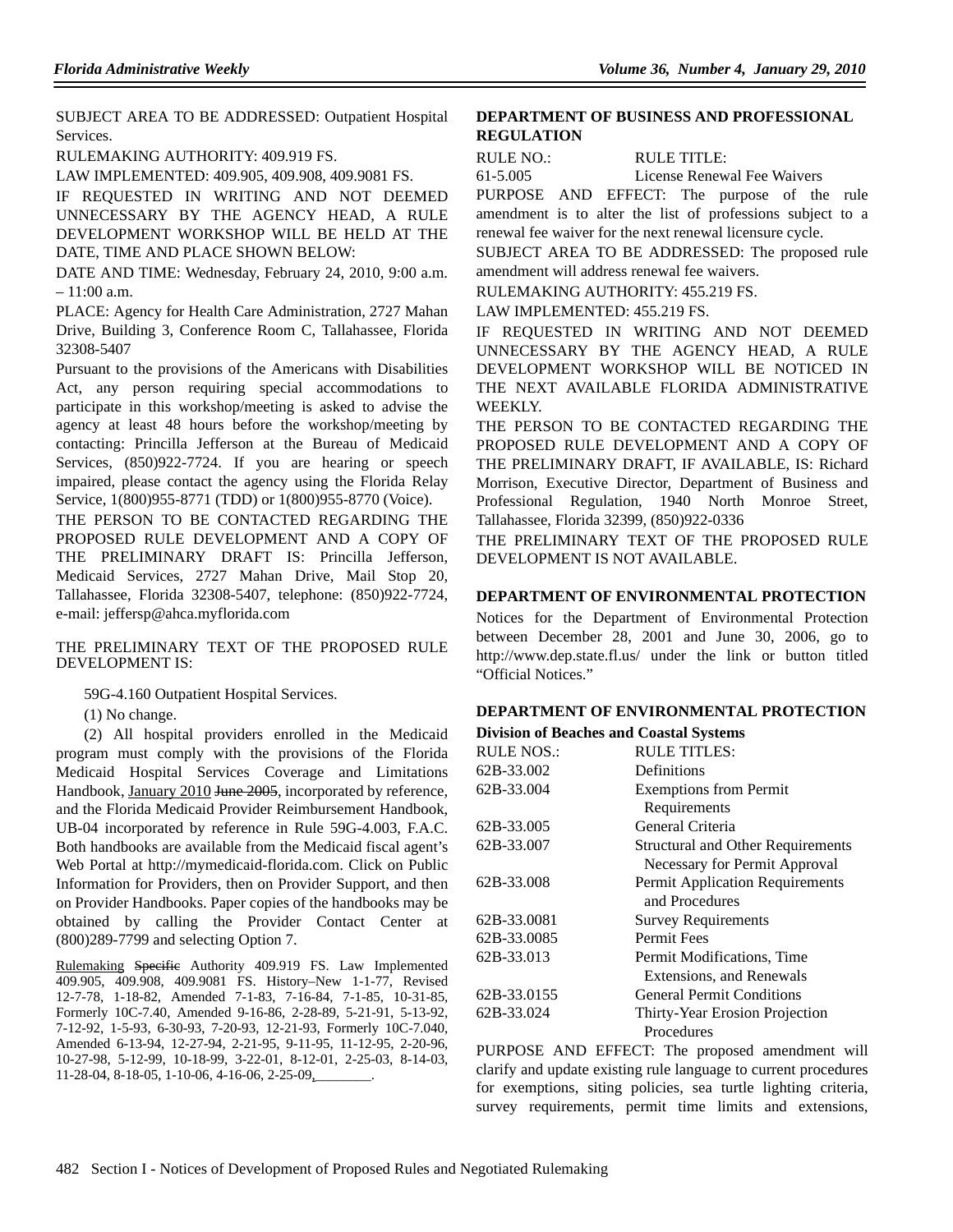general permit conditions, definitions, forms, and fee language. This amendment will also revise language for consistency with recent modifications to the Florida Building Code or repeal section for structural design requirements.

SUBJECT AREA TO BE ADDRESSED: Rules and procedures for coastal construction and excavation seaward of the coastal construction control line.

RULEMAKING AUTHORITY: 161.052, 161.053, 161.0535, 161.085 FS.

LAW IMPLEMENTED: 161.052, 161.053, 161.0535, 161.054, 161.061, 161.071, 161.081, 161.085 FS.

IF REQUESTED IN WRITING AND NOT DEEMED UNNECESSARY BY THE AGENCY HEAD, A RULE DEVELOPMENT WORKSHOP WILL BE NOTICED IN THE NEXT AVAILABLE FLORIDA ADMINISTRATIVE WEEKLY.

THE PERSON TO BE CONTACTED REGARDING THE PROPOSED RULE DEVELOPMENT AND A COPY OF THE PRELIMINARY DRAFT, IF AVAILABLE, IS: Stephanie Gudeman, Department of Environmental Protection, Bureau of Beaches Coastal Systems, Mail Station #300, 3900 Commonwealth Boulevard, Tallahassee, FL 32399-3000, (850)488-7708, or by email at: stephanie.gudeman@ dep.state.fl.us

THE PRELIMINARY TEXT OF THE PROPOSED RULE DEVELOPMENT IS NOT AVAILABLE.

## **DEPARTMENT OF CHILDREN AND FAMILY SERVICES**

#### **Family Safety and Preservation Program**

RULE NO.: RULE TITLE: 65C-13.030 Standards for Licensed Out-of-Home Caregivers

PURPOSE AND EFFECT: The new rule provides standards for the measurement of food holding temperatures, vermin control, water supply, sewage.

SUBJECT AREA TO BE ADDRESSED: Standards for Licensed Out-of-Home Caregivers.

RULEMAKING AUTHORITY: 409.175 FS.

LAW IMPLEMENTED: 409.175 FS.

IF REQUESTED IN WRITING AND NOT DEEMED UNNECESSARY BY THE AGENCY HEAD, A RULE DEVELOPMENT WORKSHOP WILL BE NOTICED IN THE NEXT AVAILABLE FLORIDA ADMINISTRATIVE WEEKLY.

THE PERSON TO BE CONTACTED REGARDING THE PROPOSED RULE DEVELOPMENT AND A COPY OF THE PRELIMINARY DRAFT, IF AVAILABLE, IS: Stacey Cleveland, Statewide Licensing Specialist, 1317 Winewood Boulevard, Tallahassee, Florida 32399, (850)921-8833, Stacey\_Cleveland@dcf.state.fl.us

THE PRELIMINARY TEXT OF THE PROPOSED RULE DEVELOPMENT IS AVAILABLE AT NO CHARGE FROM THE CONTACT PERSON LISTED ABOVE.

#### **DEPARTMENT OF FINANCIAL SERVICES**

**Division of Insurance Agents and Agency Services**

| RULE NO.:   | RULE TITLE:              |
|-------------|--------------------------|
| 69B-215.080 | <b>Immigration Bonds</b> |

PURPOSE AND EFFECT: The purpose of the proposed rule is to clarify that a general lines (2-20) agent license is required to transact surety bond business, including immigration bonds, and that a general lines agent license does not qualify the licensee to transact bail bond business.

SUBJECT AREA TO BE ADDRESSED: Immigration Bonds. RULEMAKING AUTHORITY: 624.308(1), 648.26(1) FS.

LAW IMPLEMENTED: 626.015(5), 626.112, 626.311, 648.24, 648.30 FS.

IF REQUESTED IN WRITING AND NOT DEEMED UNNECESSARY BY THE AGENCY HEAD, A RULE DEVELOPMENT WORKSHOP WILL BE HELD AT THE DATE, TIME AND PLACE SHOWN BELOW:

DATE AND TIME: February 15, 2010, 2:00 p.m.

PLACE: Room 142, Larson Building, 200 E. Gaines Street, Tallahassee, Florida

Pursuant to the provisions of the Americans with Disabilities Act, any person requiring special accommodations to participate in this workshop/meeting is asked to advise the agency at least 5 days before the workshop/meeting by contacting: Richard Brinkley (850)413-5654 or Richard.Brinkley@myfloridacfo.com. If you are hearing or speech impaired, please contact the agency using the Florida Relay Service, 1(800)955-8771 (TDD) or 1(800)955-8770 (Voice).

THE PERSON TO BE CONTACTED REGARDING THE PROPOSED RULE DEVELOPMENT AND A COPY OF THE PRELIMINARY DRAFT, IF AVAILABLE, IS: Richard Brinkley, Bureau of Investigations, Division of Agent and Agency Services, Room 412, Larson Building, Tallahassee, Florida 32399, (850)413-5654 or the Department's website at http://www.myfloridacfo.com/LegalServices/RuleHearing/

THE PRELIMINARY TEXT OF THE PROPOSED RULE DEVELOPMENT IS AVAILABLE AT NO CHARGE FROM THE CONTACT PERSON LISTED ABOVE.

#### **DEPARTMENT OF FINANCIAL SERVICES**

### **Division of Insurance Agents and Agency Services** RULE NO.: RULE TITLE:

69B-221.006 Immigration Bonds Exclusion PURPOSE AND EFFECT: The purpose of the proposed rule is to clarify that a limited surety (bail bond) (2-34) agent license does not authorize the licensee to transact immigration bond business unless the licensee also has a general lines agent license.